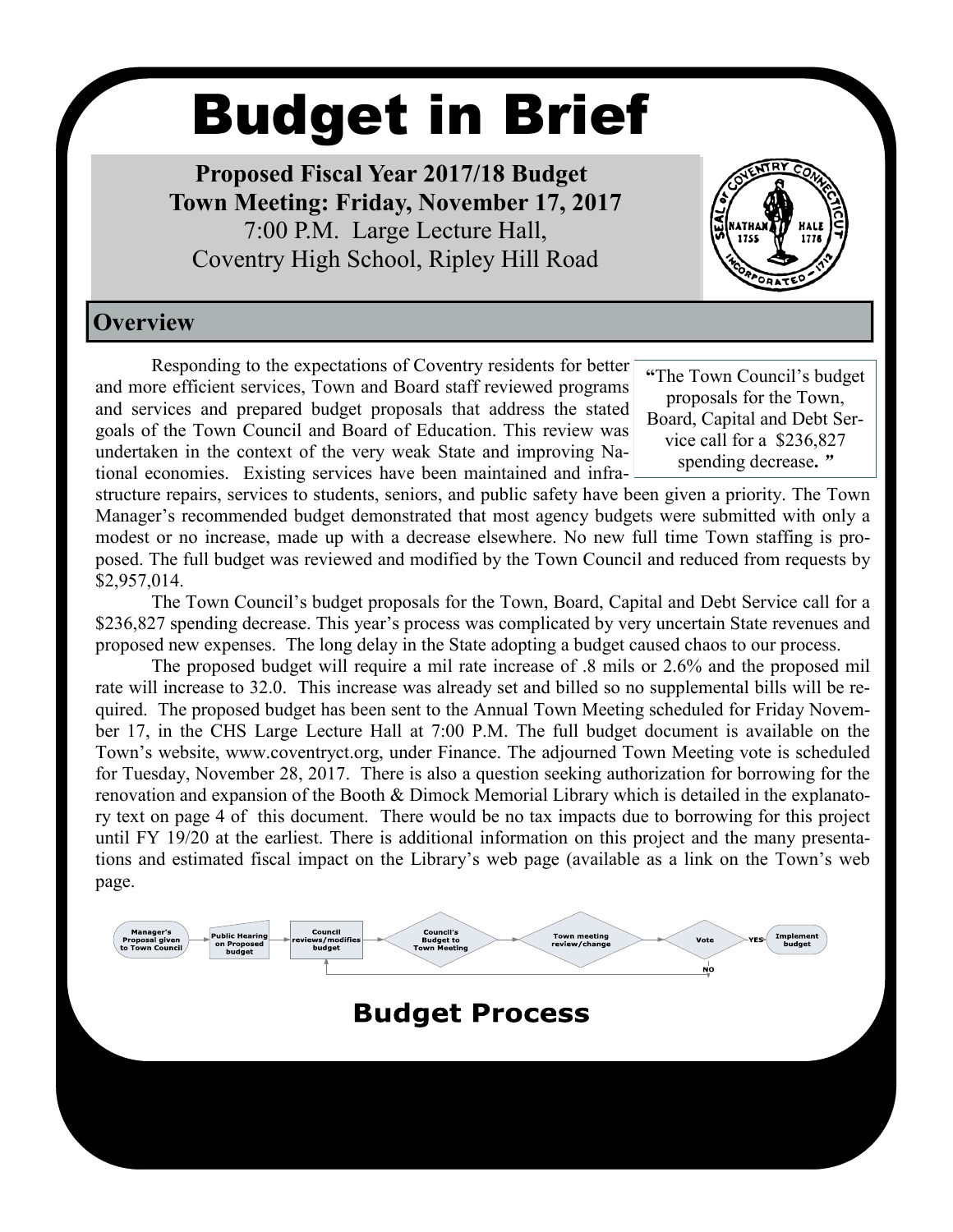## **Budget Summary**

The expenditure part of the budget is broken down into the areas of General Government, Board of Education, Debt Service and Capital totaling \$40,313,975, a decrease of \$236,827. This is a decrease of .06% compared to the adopted FY16/17 budget. The Board of Education budget is a \$96,681 decrease over the adopted budget. The Town budget including the Library and Fire services decreased by \$68,126. The Cap-

**" The combined budgets are a .6% decrease over the FY 16/17 budget ."**

ital and Debt Service budget are a combined decreased \$72,020. A breakdown of the budgets are illustrated

| <b>Budget Area</b>  | <b>Adopted Budget</b> | <b>Requested Budget</b> | \$ Change     | % Change |
|---------------------|-----------------------|-------------------------|---------------|----------|
|                     | FY 16-17              | FY 17-18                |               |          |
| General Government  | \$9,680,544           | \$9,612,418             | $-$ \$68,126  | $-7%$    |
| Board of Education  | \$27,141,365          | \$27,044,684            | $-$ \$96,681  | .4%      |
| <b>Debt Service</b> | \$2,760,106           | \$2,724,073             | $-$ \$36,033  | $-1.3%$  |
| Capital             | \$968,787             | \$932,800               | $-$ \$35,987  | $-3.7%$  |
| Total               | \$40,550,802          | \$40,313,975            | $-$ \$236,827 | $-6%$    |

## **Town Operating Budget Summary**

The Town operating budget recommended for FY 17/18 is \$9,612,418; a decrease of \$68,126. Heating fuel, diesel and gasoline were locked in at low rates allowing budget reductions. No increases are proposed for Town General Fund fees except legal ads for land use applications. The \$5.00 reduction in COVRRA trash fees from last year will remain in place. WPCA (sewers) has increased fees to cover increased system maintenance. Our health insurance experience is allowing a 7% reduction and savings were also found in retirement expenses. Energy savings due to solar and LED streetlights and conversion of four Town Buildings to natural gas were recognized. Funds were also included for Fire/EMS training (\$7,000) to try to rebuild the strength of the volunteer Fire service. We increased tree work to address blight issues particularly with ash trees (\$10,000). The Capital budget decreased by \$35,987 but still includes \$250,000 of Education projects. A part time senior center aide (15 hours/ week) has been added at the request of the Seniors (\$10,920).



To learn more about the fiscal year 2018 proposed budget, you can view the full Town budget document online at www.coventryct.org under Finance. Copies of the Town and Board of Education budgets are also available for viewing in the Coventry Town Clerk's office during regular office hours.



#### **YOUR OPINION COUNTS!**

If you have questions or concerns about the FY 17/18 proposed budget, please don't hesitate to email John Elsesser,

Town Manager at Jelsesser@CoventryCT.org or call the Town Manager's Office at 860-742-6324.

**Tax bills: Bills were sent out in late June as allowed by State Statute. A Mil rate of 32 mils was established as a best guess of where we would need to be after the State Budget was adopted. During the Summer & Fall months residents were advised that depending on how severe the state aid cuts were supplemental bills may be a possibility. We a pleased to confirm that with some additional reductions no additional bills are required.**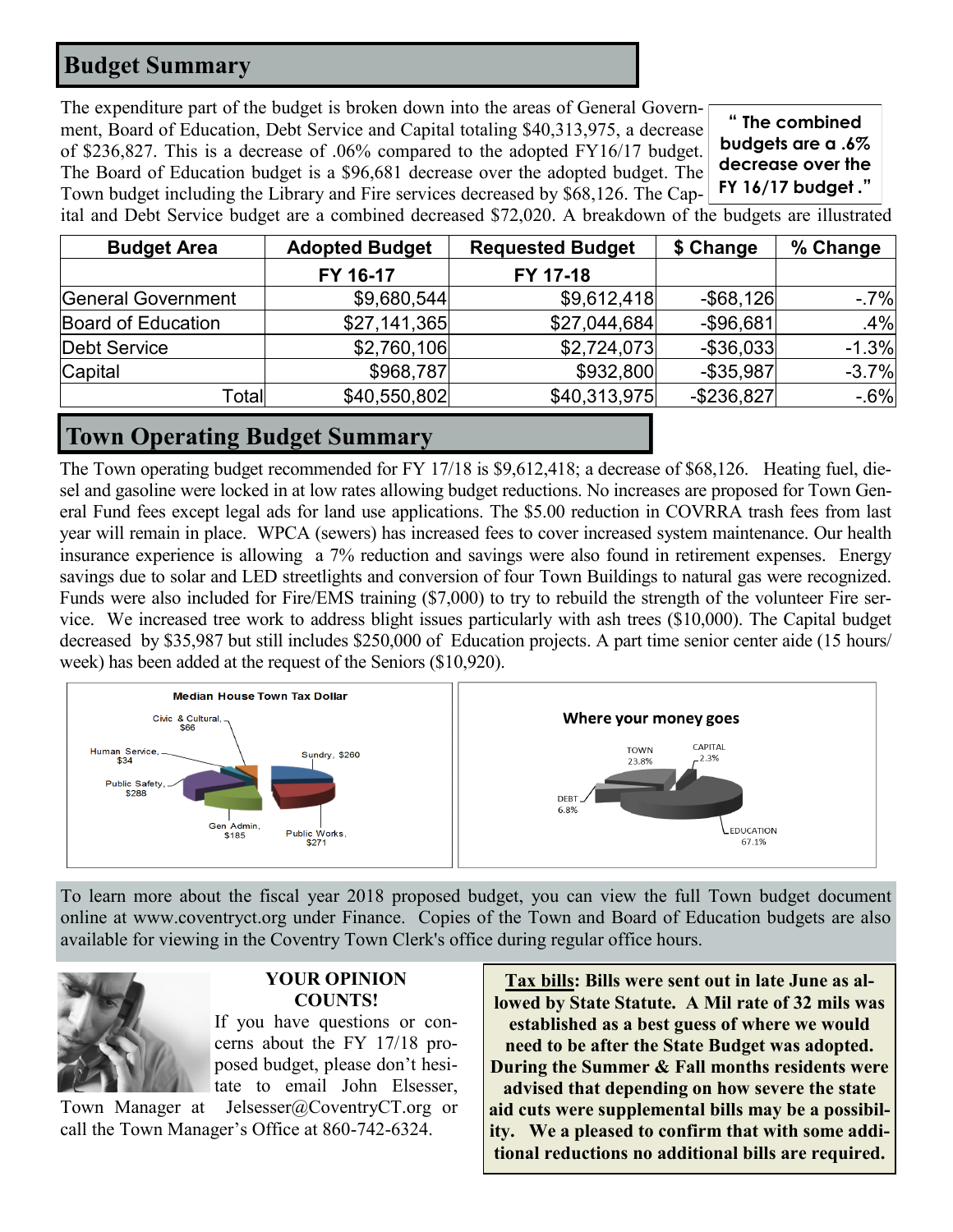# **Operational Efficiencies and Cost Containment Efforts**

The hard economic times faced by the State of Connecticut have created the need for towns to tighten budget controls. But as always, there is a silver lining. Increased in-

#### **"Your ideas and suggestions are always welcome."**

terest in regional and collaborative efforts have created several innovative approaches which the Town of Coventry has been able to participate in to save money and improve services. We have received many grants and sold off old equipment, and purchased used surplus equipment at unbelievable deals. We have worked with volunteers and sports leagues to improve athletic facilities and experimented with new road treatments. We even have directly imported items to reduce costs. We continue to evaluate how we do business to strive for ways to provide better service at less cost. Your ideas and suggestions are always welcome. Please send them to Jelsesser@CoventryCT.org.

## **Board of Education Summary**

The Board of Education budget is proposed at \$27,044,684; a decrease of \$96,681 or -.4% from their originally adopted FY 17 budget. Details are available on the web at [www.coventrypublicschools.org.](http://www.coventrypublicschools.org/) The Council originally, in April, reduced the Board's request by \$1,233,860. This recognized post budget submission savings in insurance and pension in the range of \$250,000 and restored the excess cost offset funds to the Board budget in the range of \$769,000. The balance of approximately \$215,000 required the Board to reduce their proposed spending

## **Revenues**

plan. In September an additional \$136,681 was reduced.

The property tax is the major revenue source (76.0%) for Coventry. This is an increase of 2.7% required mostly due to State revenue reductions of \$991,678. The 2016 grand list increased very slightly from the prior year by only .1%. Calculated on the new grand list, one mil will now raise \$937,758 of taxes. The Town Council's proposed budget requires a mil rate of 32.0 to balance the budget. This is an increase of .8 mils or 2.6% compared to FY 2016-17. This was set and billed in June and no adjustments will be necessary. Tax growth was restrained due to impacts of reductions from crumbling foundations.

Intergovernmental revenues, mostly State aid, are the second largest source (22.4%) of revenues for Coventry. This is a reduction of 4.3%. These revenues are based on the adopted State budget but some mid-year cuts are expected. Our estimates include a net year-to-year reduction in State aid of \$991,678 which is equal more than one mil. Additionally, the sewer assessment fund will not have enough funds to pay for the full sewer bond payments so there was a reduction of \$120,000 in an inter-fund transfer.

Other local revenues consist of a variety of fees for permits, services and interest earnings. This source of revenue is expected to increase by \$76,451 due mostly to police special duty fees from private construction projects (\$27,000) and an anticipated insurance dividend (\$24,000).

# **Mil Rate**

Assessed value is 70% of the October 1, 2014 fair market value. It is estimated that the median house in Coventry is now assessed at \$144,900. This means that half the properties are above this point and half are below. The proposed mil rate of 32.0 carries a tax impact on a median valued household of \$386.42 per month, or \$4,637 a year. This is a proposed increase of \$116 annually or \$9.66 per month. Over the years, the Coventry taxpayer has assumed a greater proportion of the tax revenue needed to support annual operations due to declines in State aid. No supplemental bills are warranted.